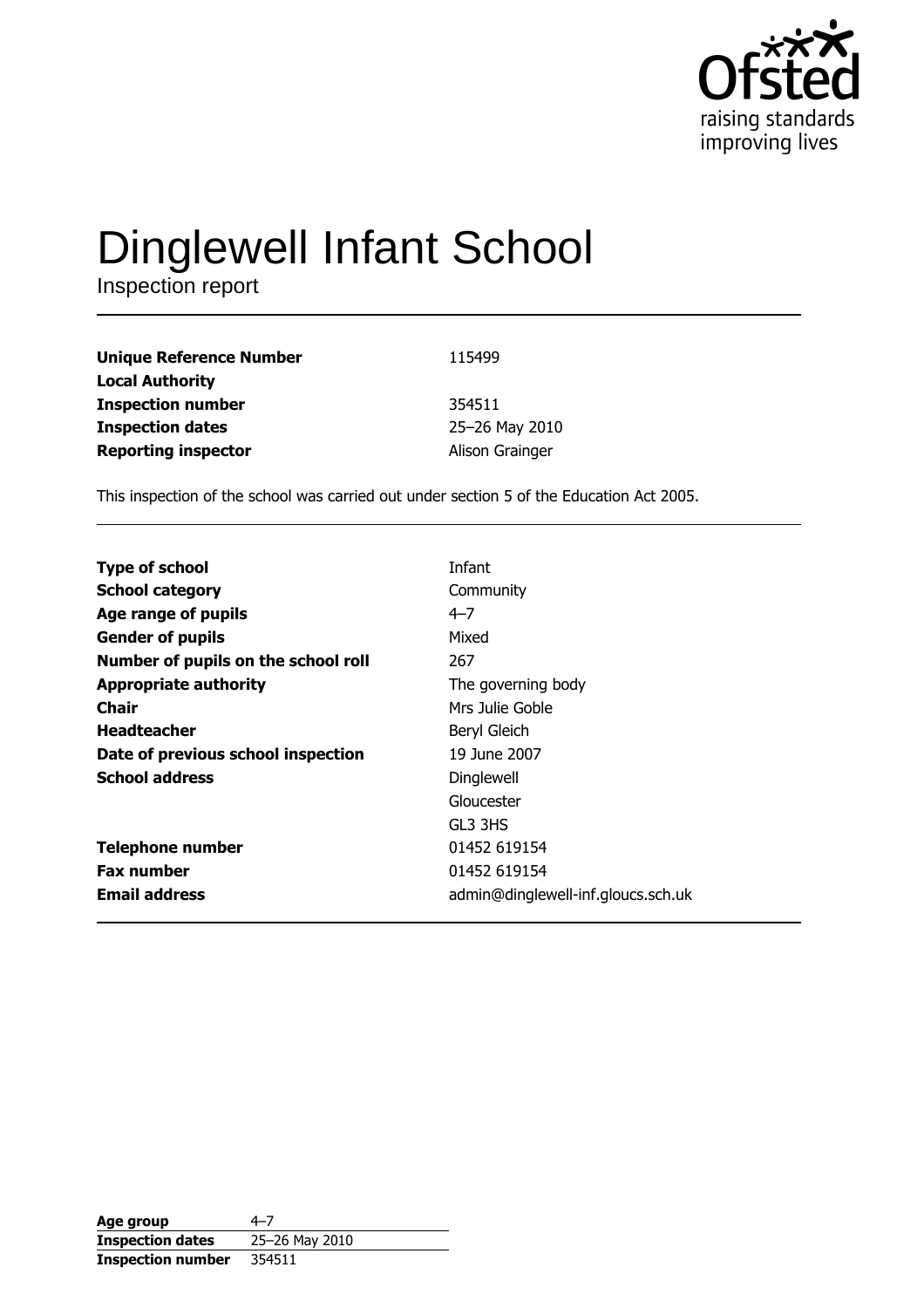The Office for Standards in Education, Children's Services and Skills (Ofsted) regulates and inspects to achieve excellence in the care of children and young people, and in education and skills for learners of all ages. It regulates and inspects childcare and children's social care, and inspects the Children and Family Court Advisory Support Service (Cafcass), schools, colleges, initial teacher training, work-based learning and skills training, adult and community learning, and education and training in prisons and other secure establishments. It rates council children's services, and inspects services for looked after children, safequarding and child protection.

Further copies of this report are obtainable from the school. Under the Education Act 2005, the school must provide a copy of this report free of charge to certain categories of people. A charge not exceeding the full cost of reproduction may be made for any other copies supplied.

If you would like a copy of this document in a different format, such as large print or Braille, please telephone 08456 404045, or email enquiries@ofsted.gov.uk.

You may copy all or parts of this document for non-commercial educational purposes, as long as you give details of the source and date of publication and do not alter the documentation in any way.

Royal Exchange Buildings St Ann's Square Manchester M2 7LA T: 08456 404045 Textphone: 0161 618 8524 E: enquiries@ofsted.gov.uk W: www.ofsted.gov.uk © Crown copyright 2010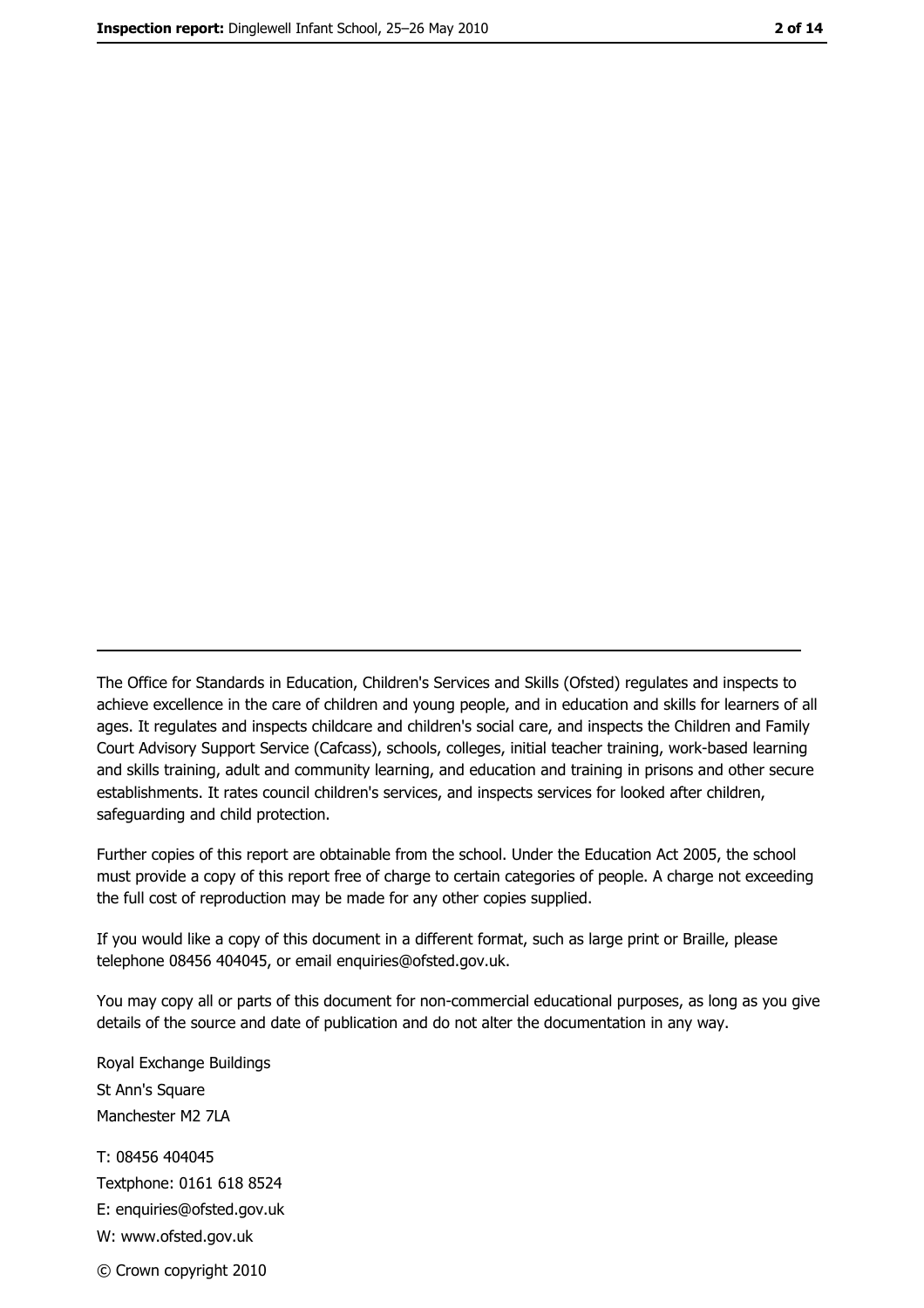# **Introduction**

This inspection was carried out by three additional inspectors. Fifteen lessons, taught by a total of nine teachers, were observed. Meetings were held with staff with key responsibilities, representatives of the governing body and pupils. An inspector met informally with parents at the end of the school day. The school's work was observed and pupils' recorded work was scrutinised. Documentation, such as the school development plan and records of pupils' progress, was examined. The 95 questionnaires returned by parents and carers were analysed.

The inspection team reviewed many aspects of the school's work. It looked in detail at the following:

- the quality of provision for children in Reception, including the balance of adult-led  $\blacksquare$ and child-initiated activities
- how well teaching and the curriculum meet the needs of all pupils in Years 1 and 2,  $\blacksquare$ including those with special educational needs and/or disabilities
- the extent to which the school develops pupils' understanding of cultural and ethnic  $\blacksquare$ diversity
- how well leaders and managers evaluate the school's effectiveness and take action  $\blacksquare$ to drive improvement.

## Information about the school

Most pupils in this large infant school are of White British heritage. Fewer than a tenth of pupils come from minority ethnic backgrounds. The percentage of pupils with special educational needs and/or disabilities is a little below average. Few pupils are known to be eligible for free school meals. The school has the Artsmark Gold and Activemark awards in recognition of aspects of its work. The school provides a breakfast club.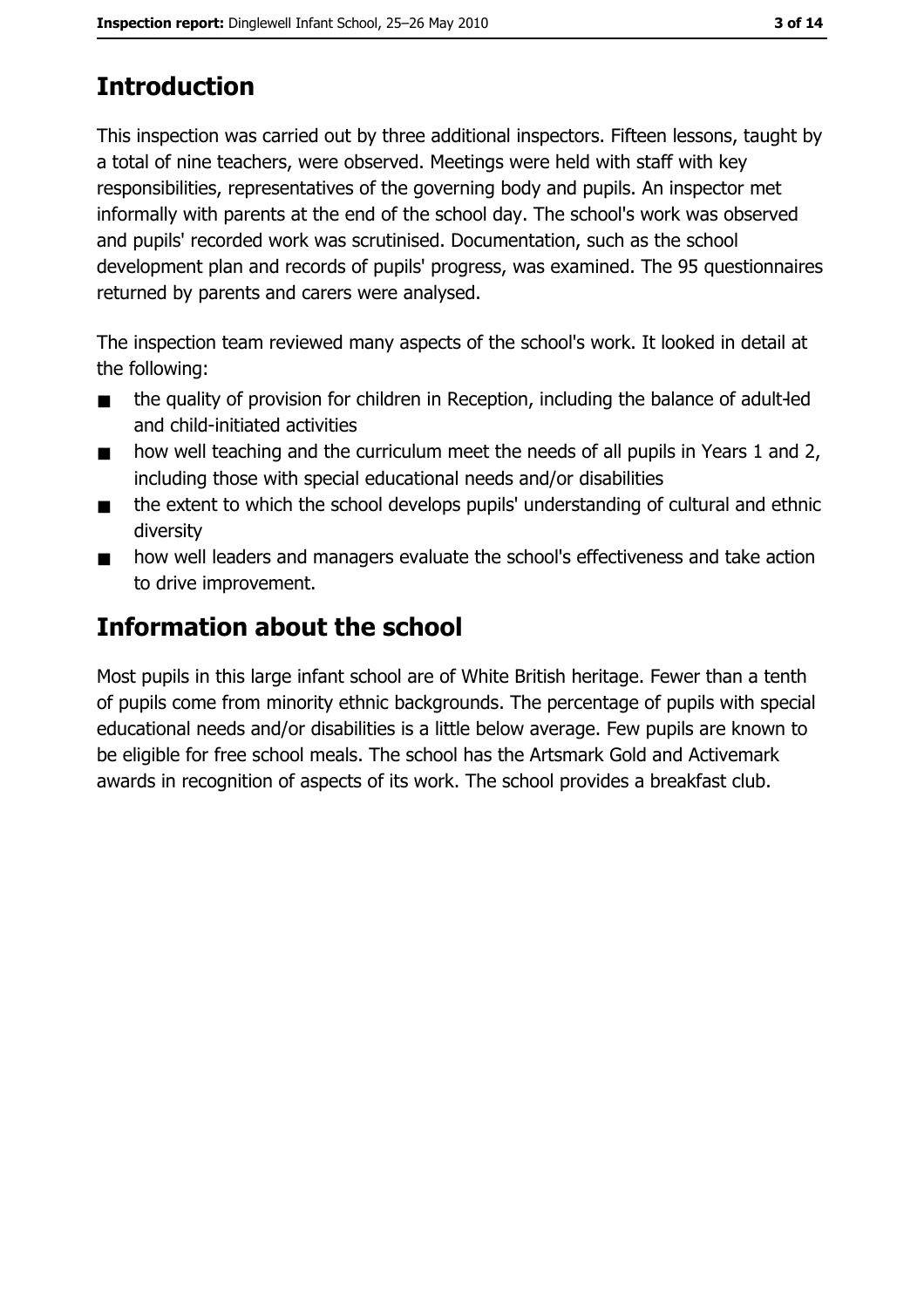## **Inspection judgements**

## Overall effectiveness: how good is the school?

#### The school's capacity for sustained improvement

### **Main findings**

In accordance with section 13 (3) of the Education Act 2005, Her Majesty's Chief Inspector is of the opinion that this school requires special measures because it is failing to give its pupils an acceptable standard of education and the persons responsible for leading, managing or governing the school are not demonstrating the capacity to secure the necessary improvement.

Since the last inspection, the school's effectiveness has declined. Poor leadership and management have allowed the school to drift downwards. The school functions smoothly on a day-by-day basis. Parents appreciate the approachability of staff and the friendly atmosphere. However, leaders and managers have failed to ensure that teaching and the curriculum contribute consistently or adequately to all pupils' learning. The accountability of key staff with responsibilities, such as for subjects, is underdeveloped. Staff have little understanding of what works well and what needs improvement. Consequently, they are unable to take swift action to rectify weaknesses. The governing body also has an inadequate understanding of the school's strengths and areas for improvement. This lack of awareness means that the governing body is not challenging senior leaders to move the school forward. All in all, the school does not know itself and it lacks the capacity to improve.

Pupils make uneven progress as they move up through the school because of significant shortcomings in teaching and the curriculum. Children get off to a satisfactory start in the Reception Year. In Year 1, the curriculum is uninspiring and teaching is inadequate overall resulting in much underachievement. The picture is significantly, although not consistently, better in Year 2 than in Year 1.

In Year 1 in particular, teaching and the curriculum are not based on an accurate assessment of pupils' current attainment and what they need to learn next. Often, teaching is pitched at the same level for all the pupils in the class, regardless of whether they are capable of high attainment or have special educational needs and/or disabilities. Teaching assistants are not always deployed adequately to meet the needs of groups or individuals. Curriculum time is not used well enough, with long periods devoted to activities, too much repetition and not enough variety within a school day.

The attention given to promoting healthy lifestyles is a strength within the curriculum. Pupils respond well to the many opportunities for them to be physically active, reflecting the school's achievement of the Activemark award. The range of clubs is particularly good and varied. However, opportunities for pupils to learn about cultural and ethnic diversity are very limited. The school has not taken adequate steps to promote community cohesion.

| 4 |
|---|
|   |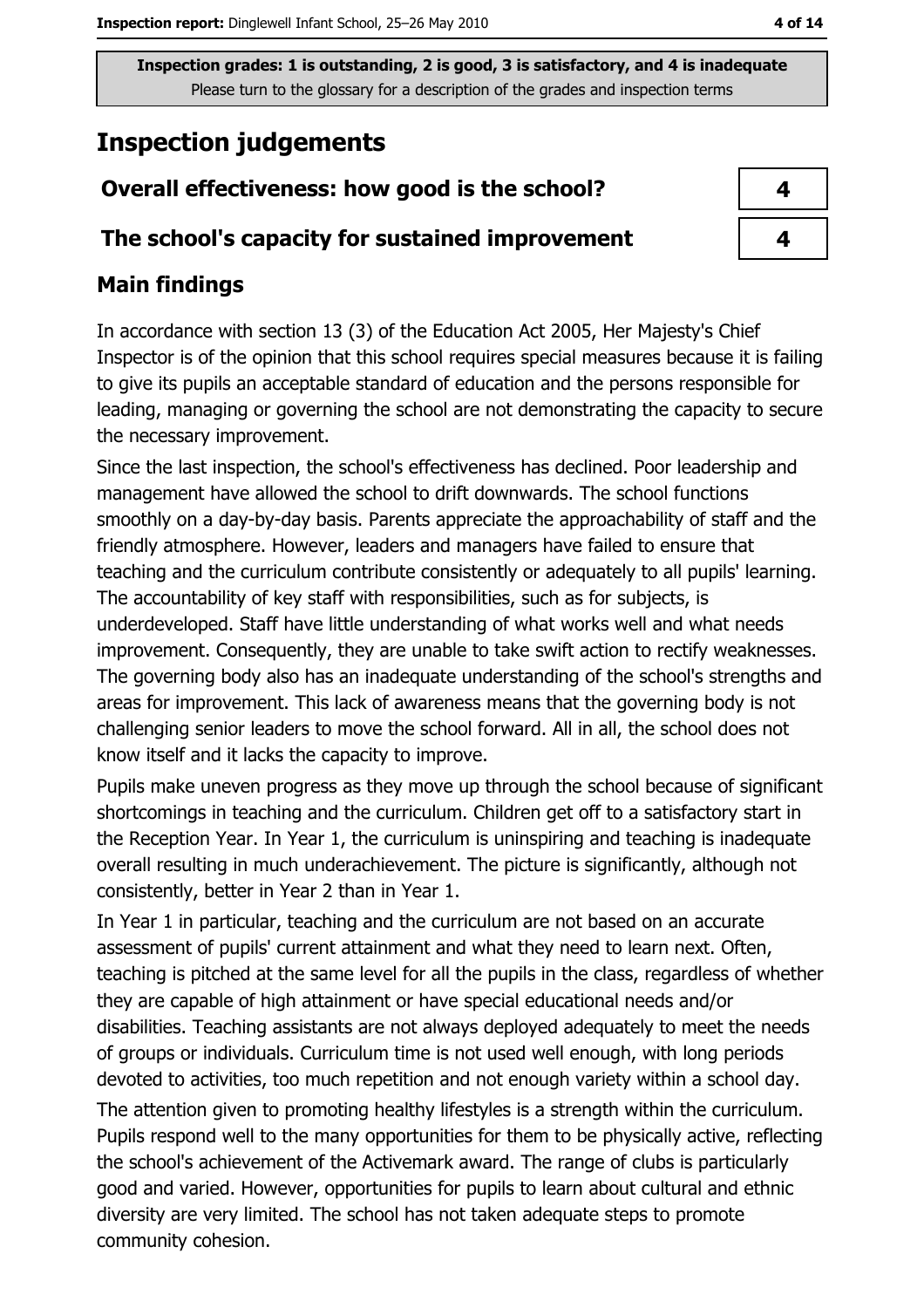#### What does the school need to do to improve further?

- Develop the effectiveness of leaders and managers at all levels in embedding  $\blacksquare$ ambition and driving improvement by:
	- rigorously evaluating the effectiveness of provision, particularly teaching and the curriculum, in meeting pupils' needs, and taking swift action for improvement whenever necessary
	- developing the roles of all staff with key leadership and management responsibilities so that they are accountable for pupils' progress and improving provision in their areas
	- ensuring that the governing body has an accurate understanding of the school's strengths and weaknesses and challenges senior leaders to promote improvement.
- Closely match teaching and the curriculum to pupils' learning needs in order to accelerate their progress and raise their achievement by:
	- ensuring that both teaching and the curriculum are based on an accurate assessment of pupils' current attainment and the next steps they need to take in developing their knowledge, understanding and skills
	- making sure that teaching is focused on giving all ability groups the right level of challenge or support for learning in all parts of lessons
	- deploying teaching assistants effectively to support learning  $\overline{\phantom{0}}$
	- making better use of teaching time.
- Ensure that responsibilities for promoting community cohesion are fulfilled in order to develop pupils' understanding of cultural and ethnic diversity.

#### **Outcomes for individuals and groups of pupils**

Although pupils' attainment is broadly within the levels expected for their age in Year 2, there is inconsistency in pupils' progress. In Year 1, pupils' learning and progress are mostly either barely satisfactory or inadequate. Whole-class sessions are often characterised by restlessness and inattention because teaching does not capture pupils' interest and is pitched at the same level for all. In one mathematics lesson, for example, the most able pupils shouted out answers to questions posed for the whole class while the least able pupils sat passively, unable to understand them.

Pupils often lack really purposeful engagement and enthusiasm during group and individual activities. Lower-attaining pupils and those with special educational needs and/or disabilities sometimes have little or no involvement at all, and this is not restricted solely to Year 1. In one guided reading session in Year 2, for instance, a whole group of pupils did nothing at all. Behaviour remains satisfactory during lessons, but noise levels are often high. Pupils in both Year 1 and Year 2 say that chatter often disturbs them in lessons.

 $\overline{\mathbf{4}}$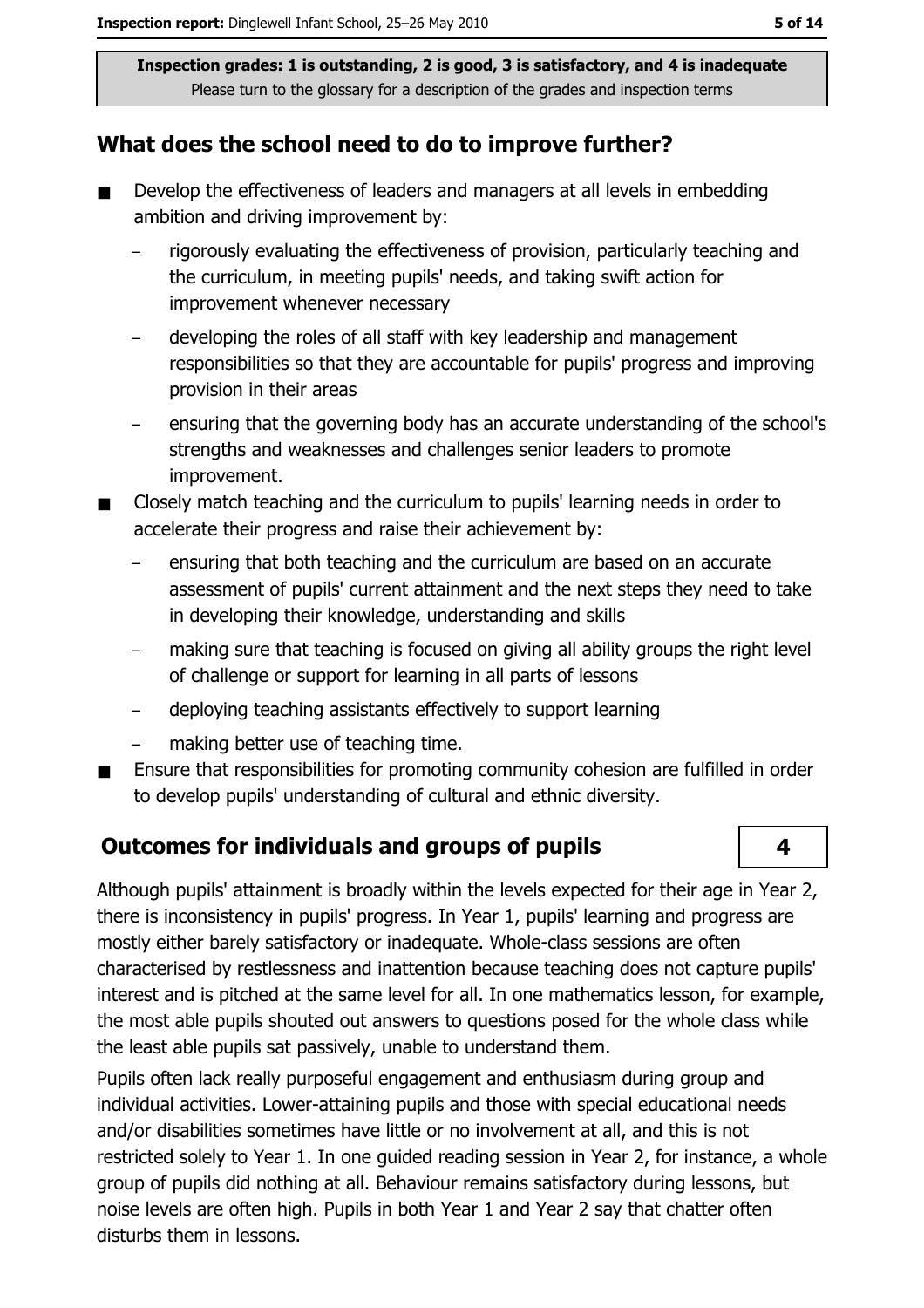On occasions when learning is good, more frequent in Year 2 than in Year 1, pupils sustain concentration well. In an English lesson in Year 2, for example, pupils worked sensibly in pairs. While there was much discussion, it related to the activities being undertaken and supported learning well. In this lesson, the pupils responded very positively to the teacher's high expectations of their independence and initiative. As a result, they not only showed mature attitudes to learning, but also made good progress in their research into nocturnal animals.

Although pupils say that the work is often too easy for them, particularly in mathematics, they enjoy being at school. The attendance rate is above average. Pupils trust the adults in school and appreciate the many clubs they have. Their enthusiastic participation in activities to help them keep fit is a major factor in their good adoption of healthy lifestyles. While pupils say that they usually feel safe at school, some are concerned about the inappropriate behaviour of a few that spoils playtimes and lessons.

Pupils know the difference between right and wrong. They sensibly undertake responsibilities such as taking the class register to the office, raise funds for charities, and are curious about the wider world. Pupils have a reasonable awareness of British cultural heritage and learn something of life in times past. However, they do not develop an adequate understanding of the cultural and ethnic diversity of modern society in the United Kingdom because they have very little opportunity to do so. This, together with their erratic progress and underachievement, results in pupils being insufficiently prepared for their future lives.

These are the grades for pupils' outcomes

| Pupils' achievement and the extent to which they enjoy their learning<br>Taking into account:               |   |  |
|-------------------------------------------------------------------------------------------------------------|---|--|
| Pupils' attainment <sup>1</sup>                                                                             | 3 |  |
| The quality of pupils' learning and their progress                                                          | 4 |  |
| The quality of learning for pupils with special educational needs and/or<br>disabilities and their progress | 4 |  |
| The extent to which pupils feel safe                                                                        | 3 |  |
| <b>Pupils' behaviour</b>                                                                                    | 3 |  |
| The extent to which pupils adopt healthy lifestyles                                                         |   |  |
| The extent to which pupils contribute to the school and wider community                                     |   |  |

The grades for attainment and attendance are: 1 is high; 2 is above average; 3 is broadly average; and 4 is low.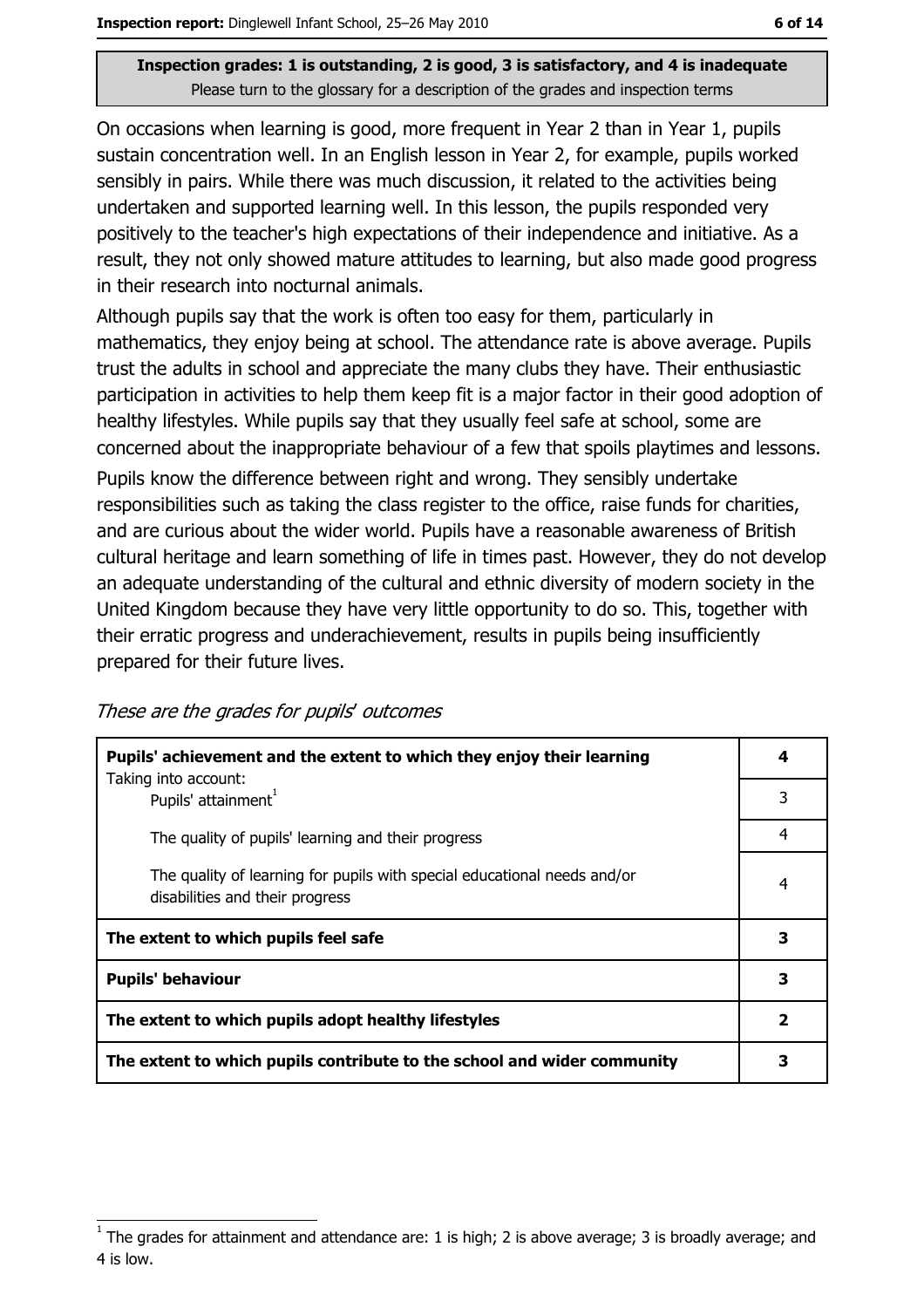| Inspection grades: 1 is outstanding, 2 is good, 3 is satisfactory, and 4 is inadequate<br>Please turn to the glossary for a description of the grades and inspection terms |   |  |  |
|----------------------------------------------------------------------------------------------------------------------------------------------------------------------------|---|--|--|
| The extent to which pupils develop workplace and other skills that will<br>contribute to their future economic well-being                                                  | 4 |  |  |
| Taking into account:<br>Pupils' attendance <sup>1</sup>                                                                                                                    | 2 |  |  |
| The extent of pupils' spiritual, moral, social and cultural development                                                                                                    |   |  |  |

#### How effective is the provision?

Weaknesses in arrangements for assessing pupils' attainment and progress result in too little account being taken of the range of pupils' starting points and capabilities within classes. In planning lessons and the coverage of curriculum topics, not enough attention is given to what pupils need to learn next or how to engage their interest. In Year 1, pupils are frequently asked to write using the same time connectives, 'first', 'then', 'next' and 'finally'. This results in a boring and repetitive diet for pupils and missed opportunities to develop awareness of writing for different purposes. The lack of exciting presentation of curriculum content is particularly evident in, for example, the Year 1 topic, 'Go Green'. Pupils of all abilities are provided with the same unchallenging worksheets to complete in the topic, 'Long, Long Ago'. In contrast, many pupils in Year 2 are enthused by their topic on 'The Secret Garden' that promotes curiosity about birds and animals. This topic has also led to pupils producing some good quality artwork which reflects the school's achievement of the Artsmark Gold award.

Questioning is not used adequately in lessons to assess the understanding of different groups or to provide additional challenge for more-able pupils. Teaching assistants are usually deployed to support lower-attaining pupils to do the same work as others rather than to help them work on tasks appropriately matched to their needs. There are times when adults pay too little attention to the needs of this group of pupils, including pupils with special educational needs and/or disabilities, and leave them to their own devices.

Many activities last too long, resulting in much chatter and contributing to a slow pace of learning. The allocation of time to curriculum areas throughout the week is poor. There are examples of classes spending whole mornings on mathematics or almost a whole day on literacy-based work. However, there are occasional examples of long periods allocated to a particular activity working well. This was seen in one Year 2 class when pupils were given the opportunity to gather information from books and then write a report.

Staff are approachable and ensure that pupils are properly supervised around the school site, including during playtimes. Pupils attending the breakfast club are warmly welcomed by staff in the mornings. They are provided with a suitable range of activities in the club room and school hall. The school does not tolerate bullying. It gives appropriate personal support to vulnerable pupils.

These are the grades for the quality of provision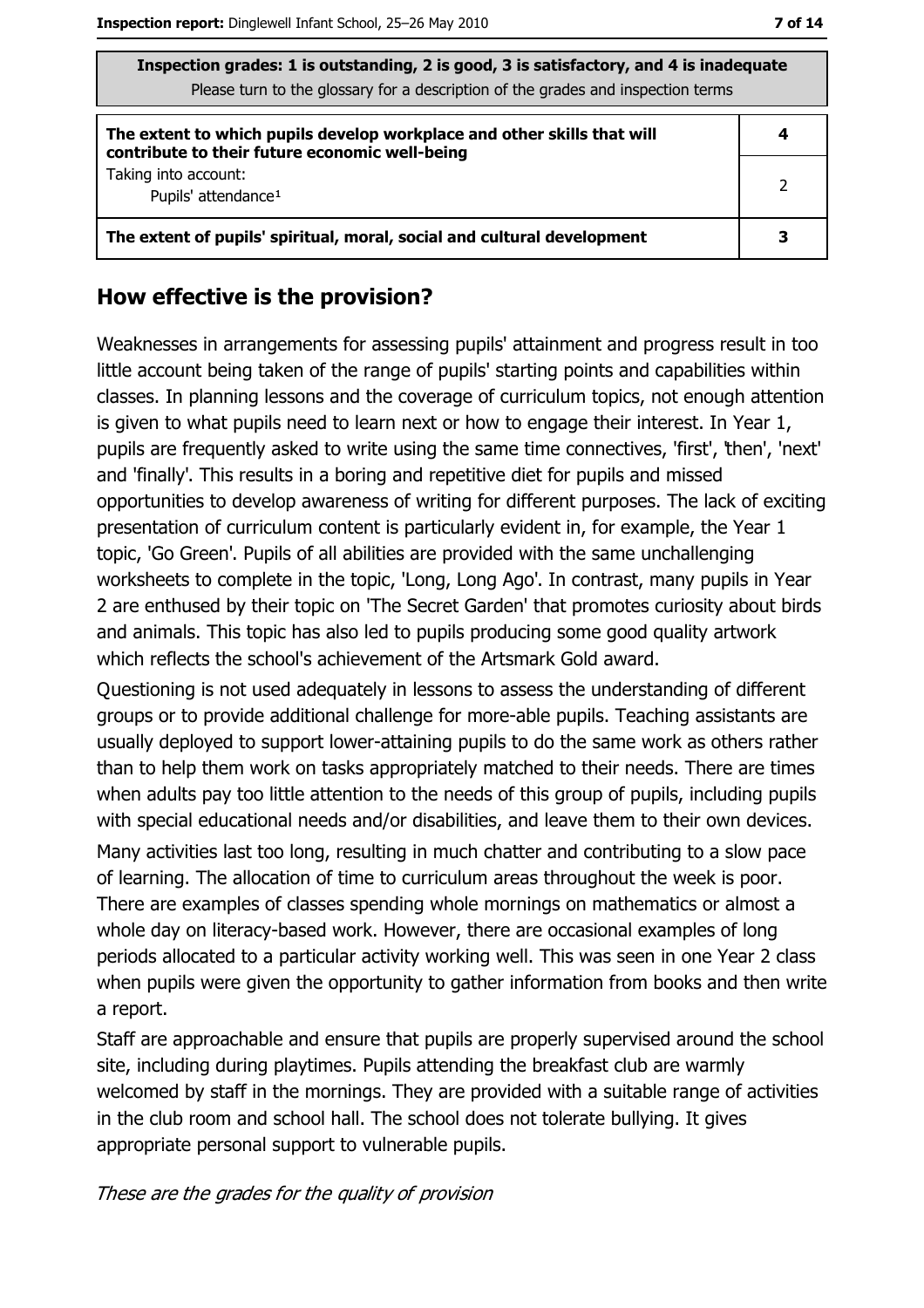| Inspection grades: 1 is outstanding, 2 is good, 3 is satisfactory, and 4 is inadequate |
|----------------------------------------------------------------------------------------|
| Please turn to the glossary for a description of the grades and inspection terms       |

| The quality of teaching                                                                                    |   |
|------------------------------------------------------------------------------------------------------------|---|
| Taking into account:<br>The use of assessment to support learning                                          |   |
|                                                                                                            |   |
| The extent to which the curriculum meets pupils' needs, including, where<br>relevant, through partnerships |   |
| The effectiveness of care, guidance and support                                                            | 3 |

#### How effective are leadership and management?

The main causes of the school's deterioration since the last inspection are weak leadership and management. There has been a lack of ambition and insufficient attention to driving improvement. Monitoring and evaluation of key aspects of the school's work are minimal. As a result, the school has not accurately identified the impact of teaching and the curriculum on pupils' learning. This also means that the lessons from strengths, such as the teaching in particular classes, are not disseminated and built upon and weaknesses are not rectified. Subject leadership is at an early stage of development and is not effective even though the leaders of English and mathematics have had responsibility for these areas for at least eight years. The quality of teaching provided by Year leaders is not consistently good enough, and these staff are not successful in checking and developing provision in their year groups.

The governing body is supportive and committed but has not had an accurate understanding of the school's effectiveness. It has not, for instance, ensured that the school has undertaken the necessary planning to help it to play an active role in promoting community cohesion. There are some good features to the arrangements for safeguarding pupils, such as the thorough vetting of adults who come into the school to work with pupils. However, the inspection team found it necessary to bring a shortcoming in another aspect of the arrangements for ensuring pupils' safety to the attention of the school. Based on the immediate action taken by the school, inspectors have judged that the safeguarding of pupils met reguirements at the time of the inspection.

The school does not discriminate against any group of pupils. However, its failure to recognise and deal with underachievement means that it is not successful in promoting equality of opportunity effectively. A strength in the partnerships with other schools is the joint appointment of a community family worker. Links with other schools also open up opportunities for pupils, such as involvement in singing and drama events.

These are the grades for leadership and management

| The effectiveness of leadership and management in embedding ambition and<br>driving improvement | 4 |
|-------------------------------------------------------------------------------------------------|---|
| Taking into account:<br>The leadership and management of teaching and learning                  | 4 |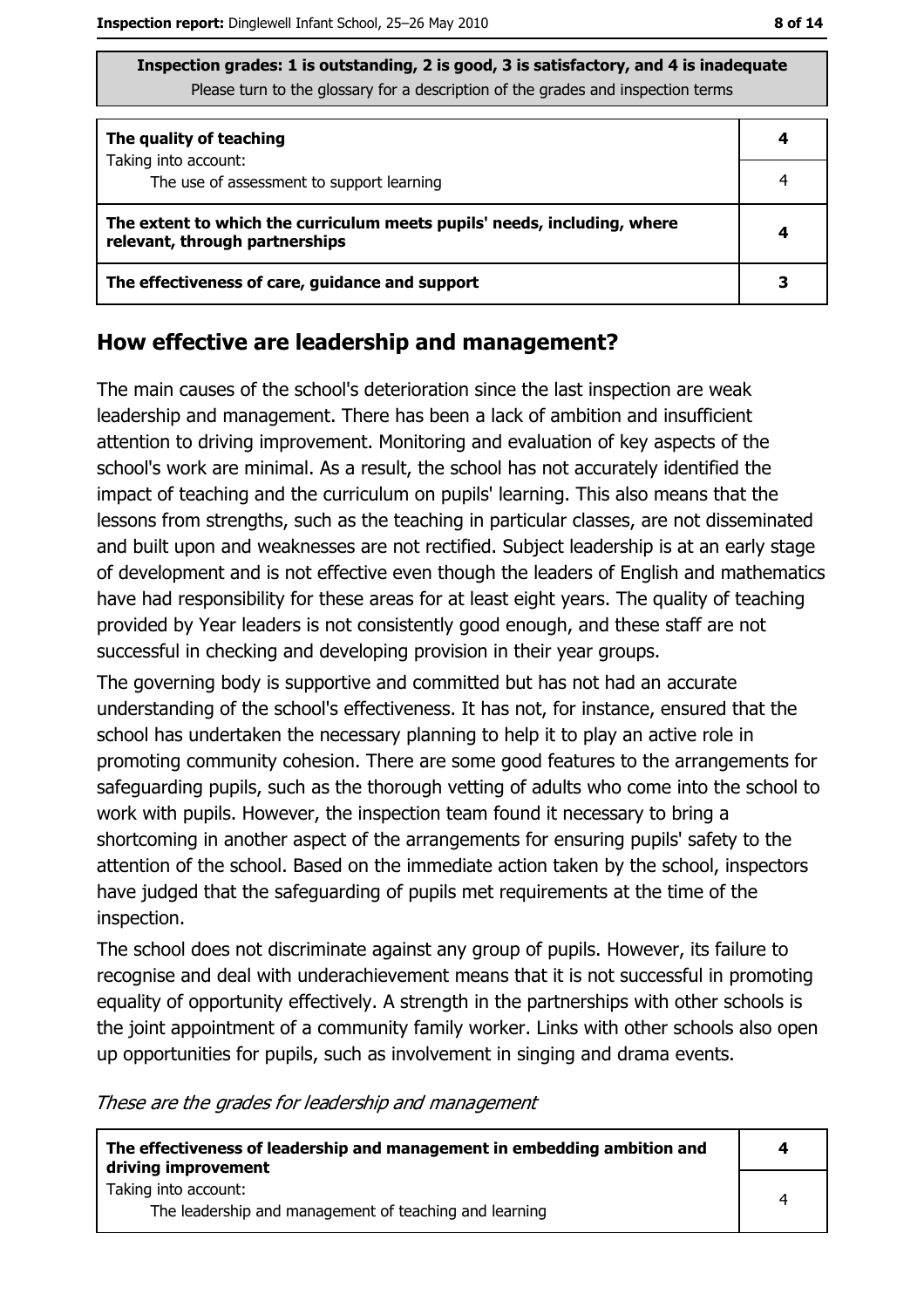| The effectiveness of the governing body in challenging and supporting the<br>school so that weaknesses are tackled decisively and statutory responsibilities<br>met |   |  |  |
|---------------------------------------------------------------------------------------------------------------------------------------------------------------------|---|--|--|
| The effectiveness of the school's engagement with parents and carers                                                                                                | 3 |  |  |
| The effectiveness of partnerships in promoting learning and well-being                                                                                              | 3 |  |  |
| The effectiveness with which the school promotes equality of opportunity and<br>tackles discrimination                                                              |   |  |  |
| The effectiveness of safeguarding procedures                                                                                                                        | 3 |  |  |
| The effectiveness with which the school promotes community cohesion                                                                                                 | 4 |  |  |
| The effectiveness with which the school deploys resources to achieve<br>value for money                                                                             |   |  |  |

## **Early Years Foundation Stage**

These are the grades for the Early Years Foundation Stage

| <b>Overall effectiveness of the Early Years Foundation Stage</b>                             |   |
|----------------------------------------------------------------------------------------------|---|
| Taking into account:                                                                         |   |
| Outcomes for children in the Early Years Foundation Stage                                    |   |
| The quality of provision in the Early Years Foundation Stage                                 |   |
|                                                                                              |   |
| The effectiveness of leadership and management of the Early Years<br><b>Foundation Stage</b> | 3 |

#### **Views of parents and carers**

Parents and carers are pleased with the school. Although a small number of parents expressed individual concerns about aspects of provision or their children's progress, there is no aspect of provision causing parents and carers significant concern.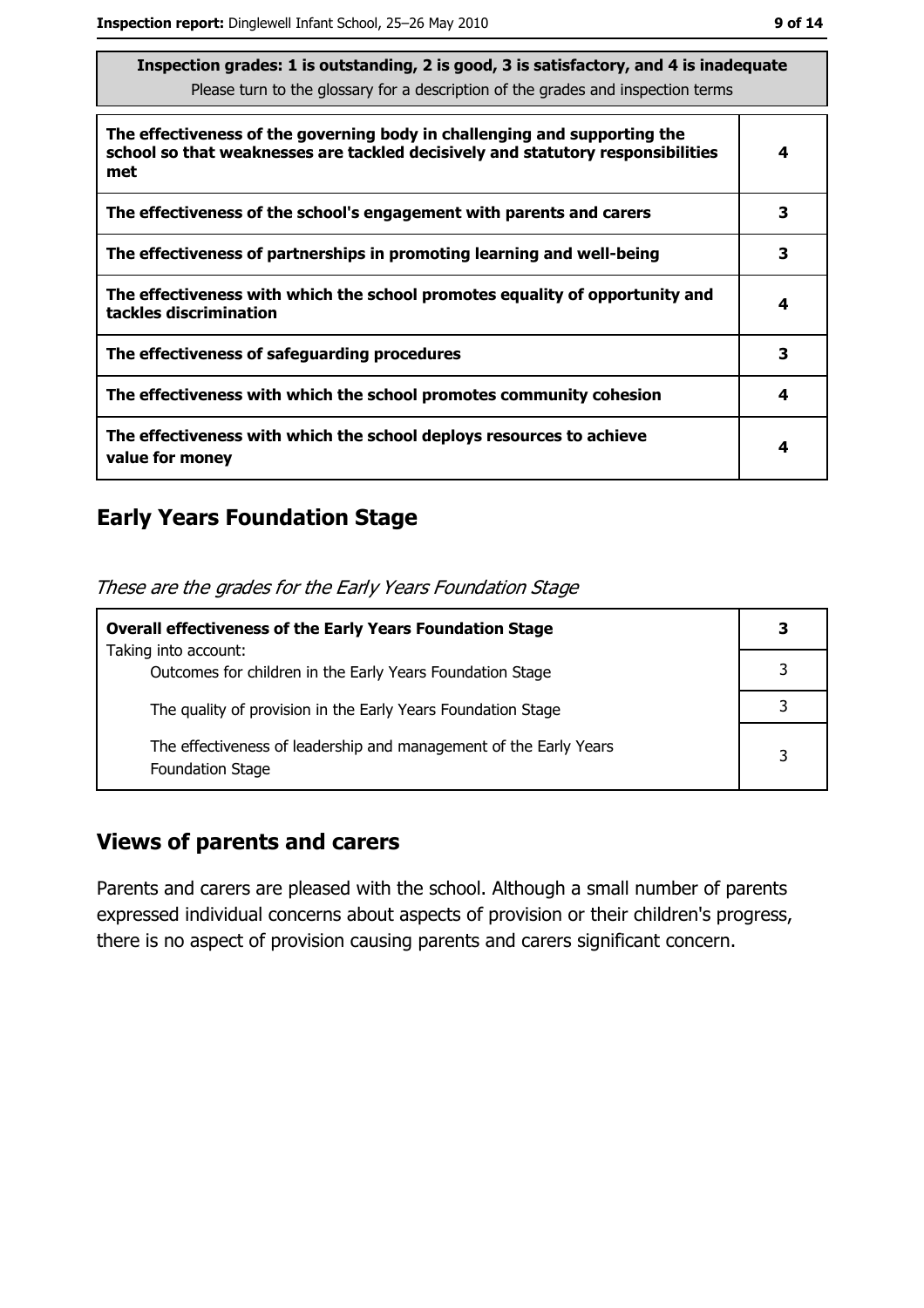#### Responses from parents and carers to Ofsted's questionnaire

Ofsted invited all the registered parents and carers of pupils registered at Dinglewell Infant School to complete a questionnaire about their views of the school.

In the questionnaire, parents and carers were asked to record how strongly they agreed with 13 statements about the school.

The inspection team received 95 completed questionnaires by the end of the on-site inspection. In total, there are 267 pupils registered at the school.

| <b>Statements</b>                                                                                                                                                                                                                                       | <b>Strongly</b><br><b>Agree</b> |               | <b>Agree</b> |               |                | <b>Disagree</b> |              | <b>Strongly</b><br>disagree |
|---------------------------------------------------------------------------------------------------------------------------------------------------------------------------------------------------------------------------------------------------------|---------------------------------|---------------|--------------|---------------|----------------|-----------------|--------------|-----------------------------|
|                                                                                                                                                                                                                                                         | <b>Total</b>                    | $\frac{1}{2}$ | <b>Total</b> | $\frac{0}{0}$ | <b>Total</b>   | $\frac{1}{2}$   | <b>Total</b> | $\frac{1}{2}$               |
| My child enjoys school                                                                                                                                                                                                                                  | 76                              | 80            | 19           | 20            | 0              | 0               | $\Omega$     | 0                           |
| The school keeps my child<br>safe                                                                                                                                                                                                                       | 58                              | 61            | 32           | 34            | 3              | 3               | $\mathbf{0}$ | 0                           |
| The school informs me<br>about my child's progress                                                                                                                                                                                                      | 50                              | 53            | 40           | 42            | 5              | 5               | 0            | 0                           |
| My child is making enough<br>progress at this school                                                                                                                                                                                                    | 47                              | 49            | 45           | 47            | 3              | 3               | 0            | 0                           |
| The teaching is good at this<br>school                                                                                                                                                                                                                  | 62                              | 65            | 32           | 34            | $\mathbf{1}$   | $\mathbf{1}$    | 0            | 0                           |
| The school helps me to<br>support my child's learning                                                                                                                                                                                                   | 49                              | 52            | 40           | 42            | 5              | 5               | 0            | 0                           |
| The school helps my child to<br>have a healthy lifestyle                                                                                                                                                                                                | 63                              | 66            | 31           | 33            | $\mathbf{1}$   | $\mathbf{1}$    | 0            | 0                           |
| The school makes sure that<br>my child is well prepared for<br>the future (for example<br>changing year group,<br>changing school, and for<br>children who are finishing<br>school, entering further or<br>higher education, or<br>entering employment) | 40                              | 42            | 45           | 47            | 3              | 3               | $\mathbf 0$  | 0                           |
| The school meets my child's<br>particular needs                                                                                                                                                                                                         | 46                              | 48            | 47           | 49            | $\overline{2}$ | $\overline{2}$  | 0            | 0                           |
| The school deals effectively<br>with unacceptable behaviour                                                                                                                                                                                             | 47                              | 49            | 45           | 47            | $\mathbf{1}$   | $\mathbf{1}$    | 0            | 0                           |
| The school takes account of<br>my suggestions and<br>concerns                                                                                                                                                                                           | 44                              | 46            | 46           | 48            | $\mathbf{1}$   | $\mathbf{1}$    | 0            | 0                           |
| The school is led and<br>managed effectively                                                                                                                                                                                                            | 60                              | 63            | 33           | 35            | $\mathbf{1}$   | $\mathbf{1}$    | 0            | $\mathbf 0$                 |
| Overall, I am happy with my<br>child's experience at this<br>school                                                                                                                                                                                     | 69                              | 73            | 24           | 25            | $\mathbf{1}$   | $\mathbf{1}$    | $\mathbf 0$  | 0                           |

The table above summarises the responses that parents and carers made to each statement. The percentages indicate the proportion of parents and carers giving that response out of the total number of completed questionnaires. Where one or more parents and carers chose not to answer a particular question, the percentages will not add up to 100%.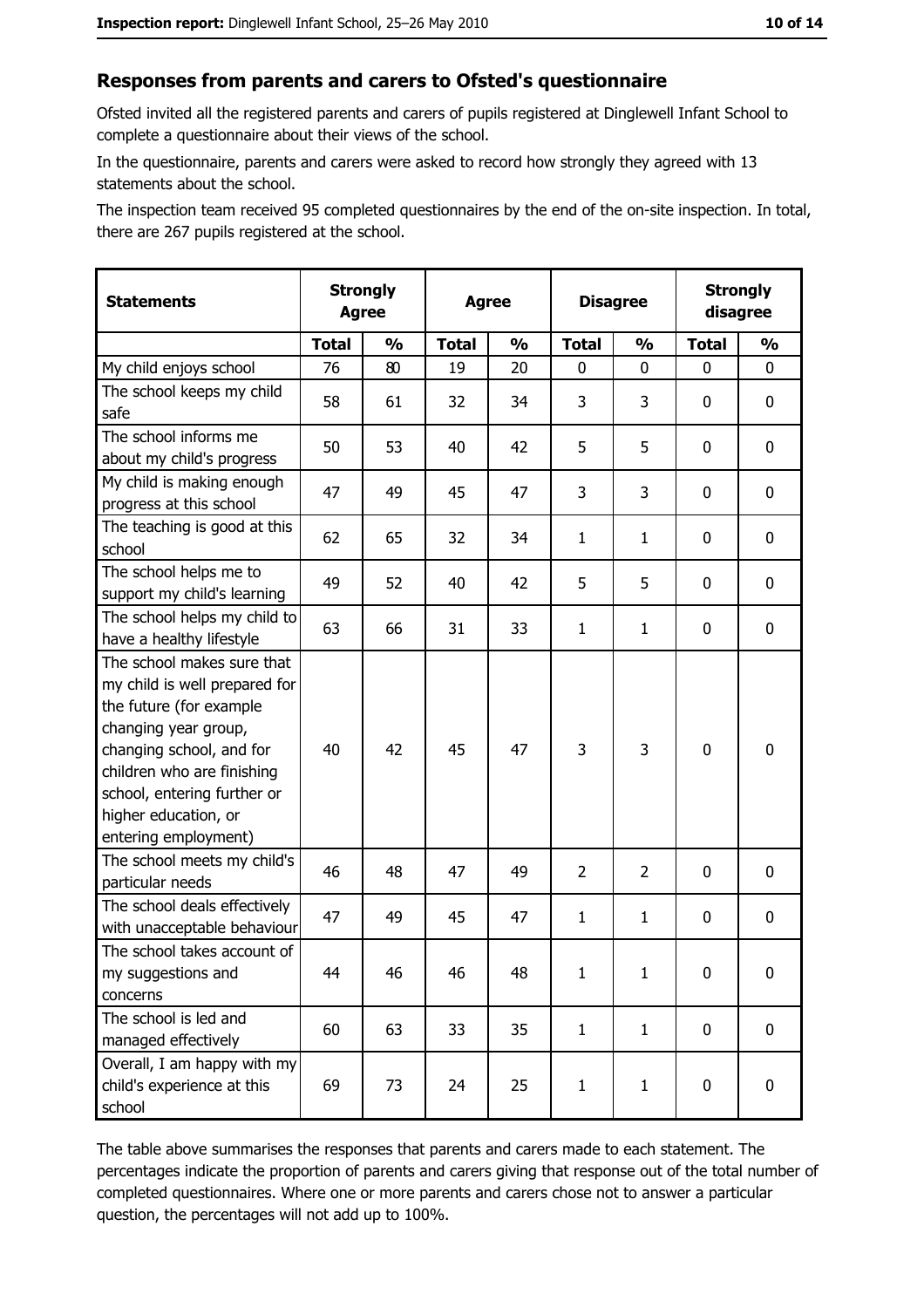## Glossary

| Grade   | <b>Judgement</b> | <b>Description</b>                                                                                                                                                                                                               |  |
|---------|------------------|----------------------------------------------------------------------------------------------------------------------------------------------------------------------------------------------------------------------------------|--|
| Grade 1 | Outstanding      | These features are highly effective. An oustanding<br>school provides exceptionally well for its pupils' needs.                                                                                                                  |  |
| Grade 2 | Good             | These are very positive features of a school. A school<br>that is good is serving its pupils well.                                                                                                                               |  |
| Grade 3 | Satisfactory     | These features are of reasonable quality. A satisfactory<br>school is providing adequately for its pupils.                                                                                                                       |  |
| Grade 4 | Inadequate       | These features are not of an acceptable standard. An<br>inadequate school needs to make significant<br>improvement in order to meet the needs of its pupils.<br>Ofsted inspectors will make further visits until it<br>improves. |  |

## What inspection judgements mean

#### **Overall effectiveness of schools**

|                       | Overall effectiveness judgement (percentage of<br>schools) |      |                     |                   |  |  |
|-----------------------|------------------------------------------------------------|------|---------------------|-------------------|--|--|
| <b>Type of school</b> | <b>Outstanding</b>                                         | Good | <b>Satisfactory</b> | <b>Inadequate</b> |  |  |
| Nursery schools       | 51                                                         | 45   | 0                   | 4                 |  |  |
| Primary schools       | 6                                                          | 41   | 42                  | 10                |  |  |
| Secondary schools     | 8                                                          | 34   | 44                  | 14                |  |  |
| Sixth forms           | 10                                                         | 37   | 50                  | 3                 |  |  |
| Special schools       | 32                                                         | 38   | 25                  | 5                 |  |  |
| Pupil referral units  | 12                                                         | 43   | 31                  | 14                |  |  |
| All schools           | 9                                                          | 40   | 40                  | 10                |  |  |

New school inspection arrangements were introduced on 1 September 2009. This means that inspectors now make some additional judgements that were not made previously.

The data in the table above is for the period 1 September to 31 December 2009 and is the most recently published data available (see www.ofsted.gov.uk). Please note that the sample of schools inspected during the autumn term 2009 was not representative of all schools nationally, as weaker schools are inspected more frequently than good or outstanding schools.

Percentages are rounded and do not always add exactly to 100. Secondary school figures include those that have sixth forms, and sixth form figures include only the data specifically for sixth form inspection judgements.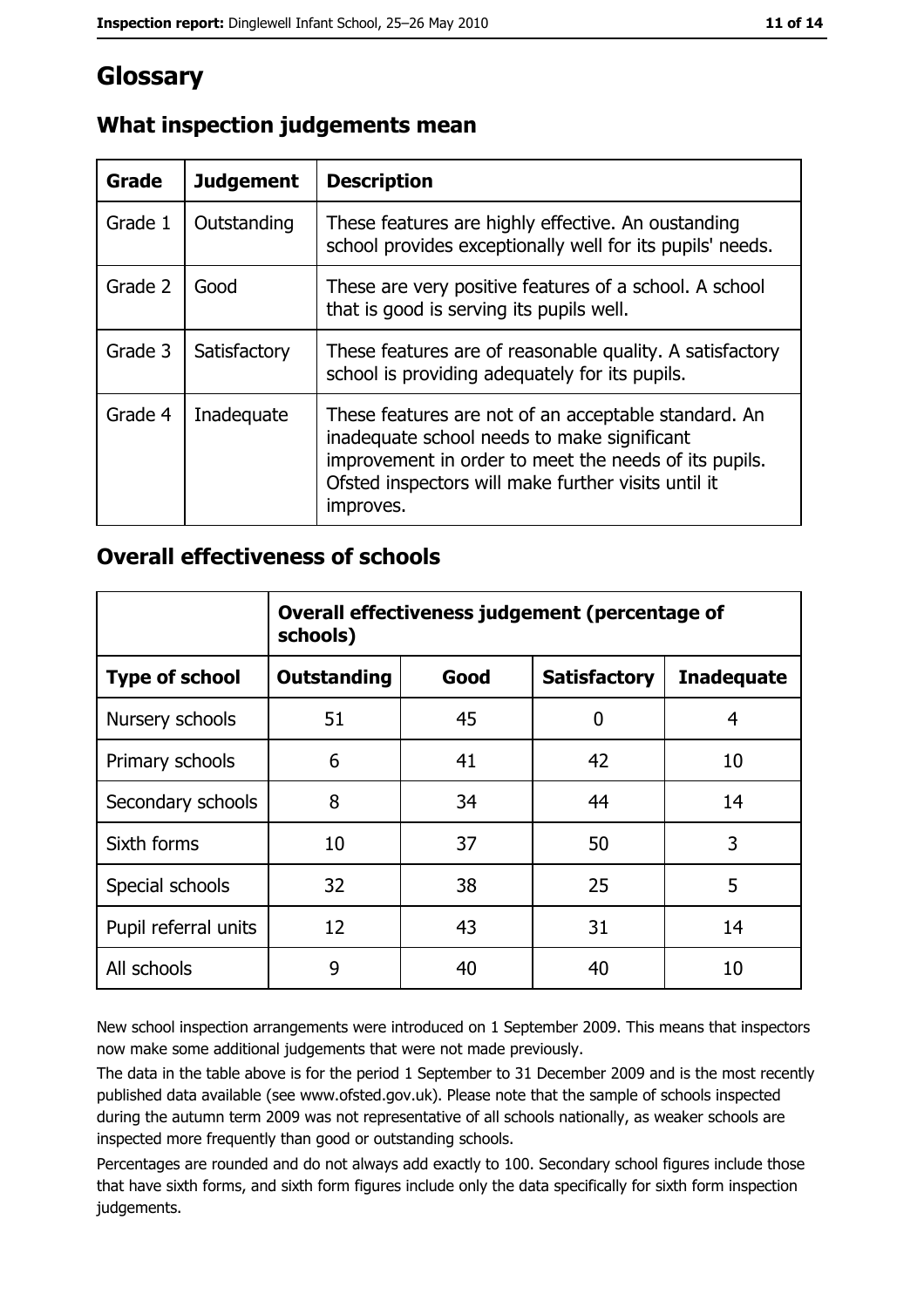## **Common terminology used by inspectors**

| Achievement:                  | the progress and success of a pupil in<br>their learning, development or training.                                                                                                                                                                                                                           |  |  |
|-------------------------------|--------------------------------------------------------------------------------------------------------------------------------------------------------------------------------------------------------------------------------------------------------------------------------------------------------------|--|--|
| Attainment:                   | the standard of the pupils' work shown by<br>test and examination results and in<br>lessons.                                                                                                                                                                                                                 |  |  |
| Capacity to improve:          | the proven ability of the school to<br>continue improving. Inspectors base this<br>judgement on what the school has<br>accomplished so far and on the quality of<br>its systems to maintain improvement.                                                                                                     |  |  |
| Leadership and management:    | the contribution of all the staff with<br>responsibilities, not just the headteacher,<br>to identifying priorities, directing and<br>motivating staff and running the school.                                                                                                                                |  |  |
| Learning:                     | how well pupils acquire knowledge,<br>develop their understanding, learn and<br>practise skills and are developing their<br>competence as learners.                                                                                                                                                          |  |  |
| <b>Overall effectiveness:</b> | inspectors form a judgement on a school's<br>overall effectiveness based on the findings<br>from their inspection of the school. The<br>following judgements, in particular,<br>influence what the overall effectiveness<br>judgement will be.                                                               |  |  |
|                               | The school's capacity for sustained<br>improvement.<br>Outcomes for individuals and groups<br>of pupils.<br>The quality of teaching.<br>The extent to which the curriculum<br>meets pupil's needs, including where<br>relevant, through partnerships.<br>The effectiveness of care, guidance<br>and support. |  |  |
| Progress:                     | the rate at which pupils are learning in<br>lessons and over longer periods of time. It<br>is often measured by comparing the<br>pupils' attainment at the end of a key<br>stage with their attainment when they<br>started.                                                                                 |  |  |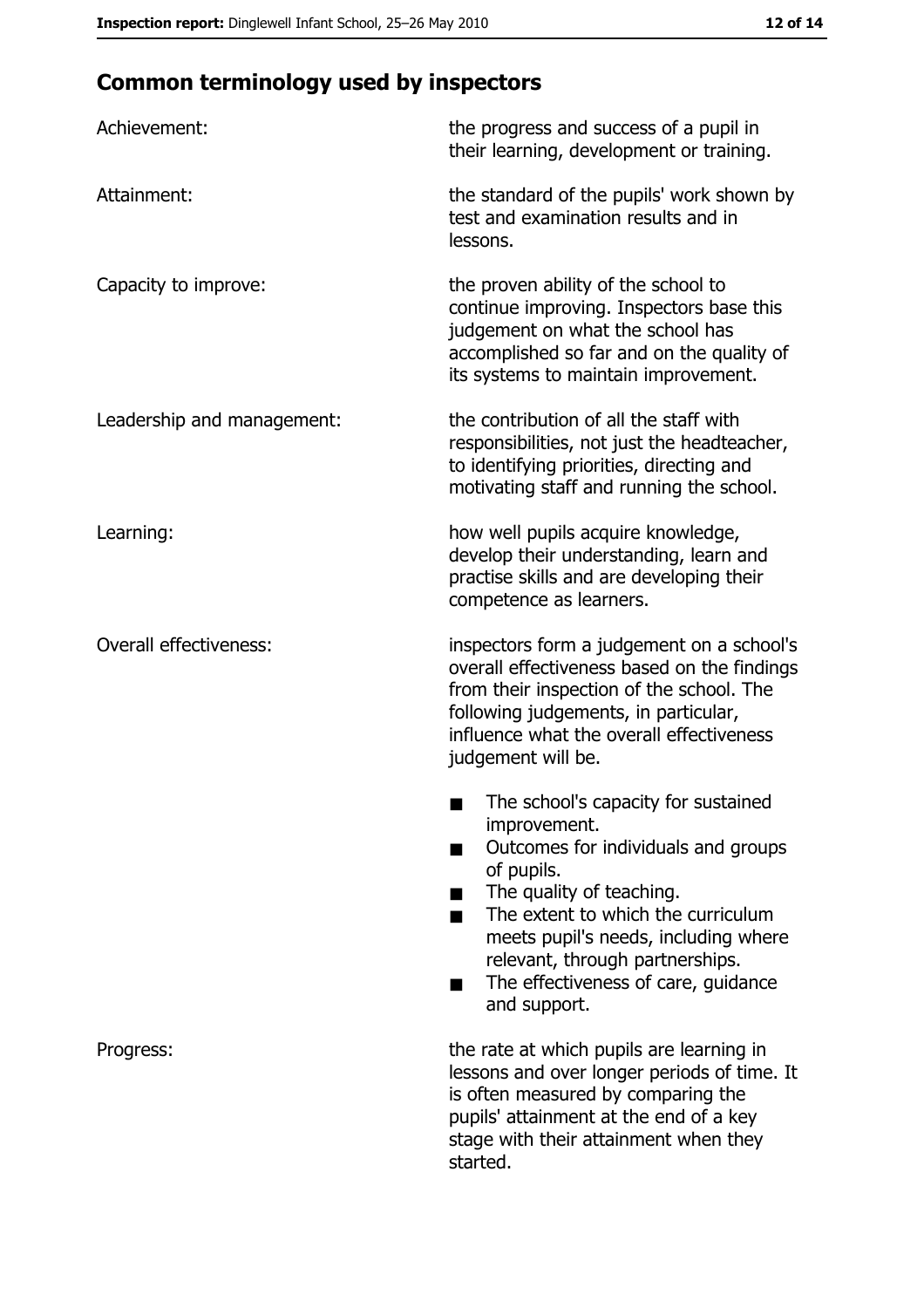This letter is provided for the school, parents and carers to share with their children. It describes Ofsted's main findings from the inspection of their school.



27 May 2010

Dear Children

Inspection of Dinglewell Infant School, Gloucester, GL3 3HS

Thank you for helping us when we visited your school. We enjoyed talking with you and looking at your work. We found that your school does a lot to help you to stay fit and healthy. We saw how much you enjoy 'Wake and Shake' in the mornings. You have a good range of clubs too.

You are sensible young people who do what your teachers ask you to do. We know that you are keen to learn. We saw that some of you have some interesting activities in lessons, such as when those of you in Year 2 find out information about nocturnal animals. Your attendance at school is good.

We found that your school does not do enough to help you to learn as well as you should. Not all of you enjoy your lessons or find them interesting. Some of you say the work is too easy. We saw that some of you have work that is too hard as well. There are some big things that need to be improved. So, we have said that your school needs 'special measures'. This means that it will be given extra help and other inspectors will visit to see how it is getting on. These are the things that we asked the adults to do:

- make sure that teaching and the curriculum help you to learn quickly  $\blacksquare$
- give you opportunities to learn about the many different backgrounds of people  $\blacksquare$ living in the United Kingdom today
- Check very carefully on how well the school helps each of you to learn and make  $\blacksquare$ progress. When they find something that could be better they should deal with it quickly.

You can all help by working hard in lessons. Please tell your teacher if your work is too easy or too difficult. Thank you again for your help.

Yours sincerely **Alison Grainger** Lead inspector